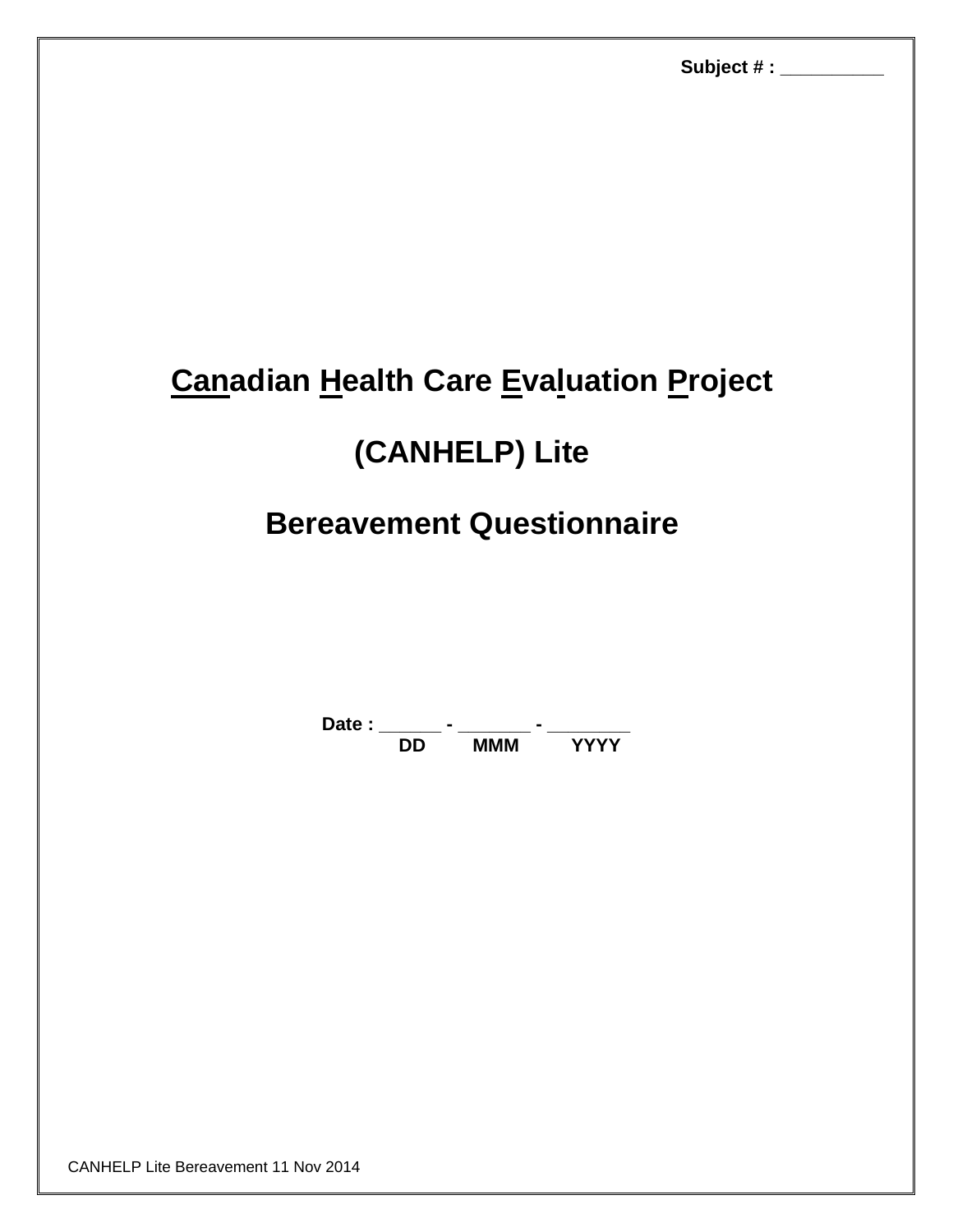**Subject # : \_\_\_\_\_\_\_\_\_\_** 

### Instructions:

We understand this is a difficult time for you and we appreciate your consideration and time to complete this questionnaire concerning the care your relative received since the last time you (or your relative) completed the CANHELP Lite satisfaction survey in the hospital. This questionnaire contains a list of items that are considered important in terms of quality end-of-life care.

Please think about the health care that you and your relative received during the last month of their life in hospital or home from the doctors, nurses and other health professionals. For each question please fill in the circle beside the answer that indicates how satisfied you are with that particular aspect of care. If you choose "**Not at all"**, for example, you will be indicating that this aspect of the care your relative and you received did not meet any of your expectations of high quality care. At the other end of the scale, your choice of "**Completely**" will indicate that this aspect of the care your relative received met or exceeded your expectations of quality care.

The overall goal of this questionnaire is to inform the health care team of things they can do to improve care for patients like your relative and you. All answers are confidential and will not be shown to doctors or other health care professionals who were responsible for your relative's care. There are no right or wrong answers.

#### **Completely honest answers are most helpful!**

When completed please insert into the stamped, self-addressed envelope provided and mail it back to us.

Thank you so much for completing this survey, as it will help us identify ways to improve care for patients and families like you.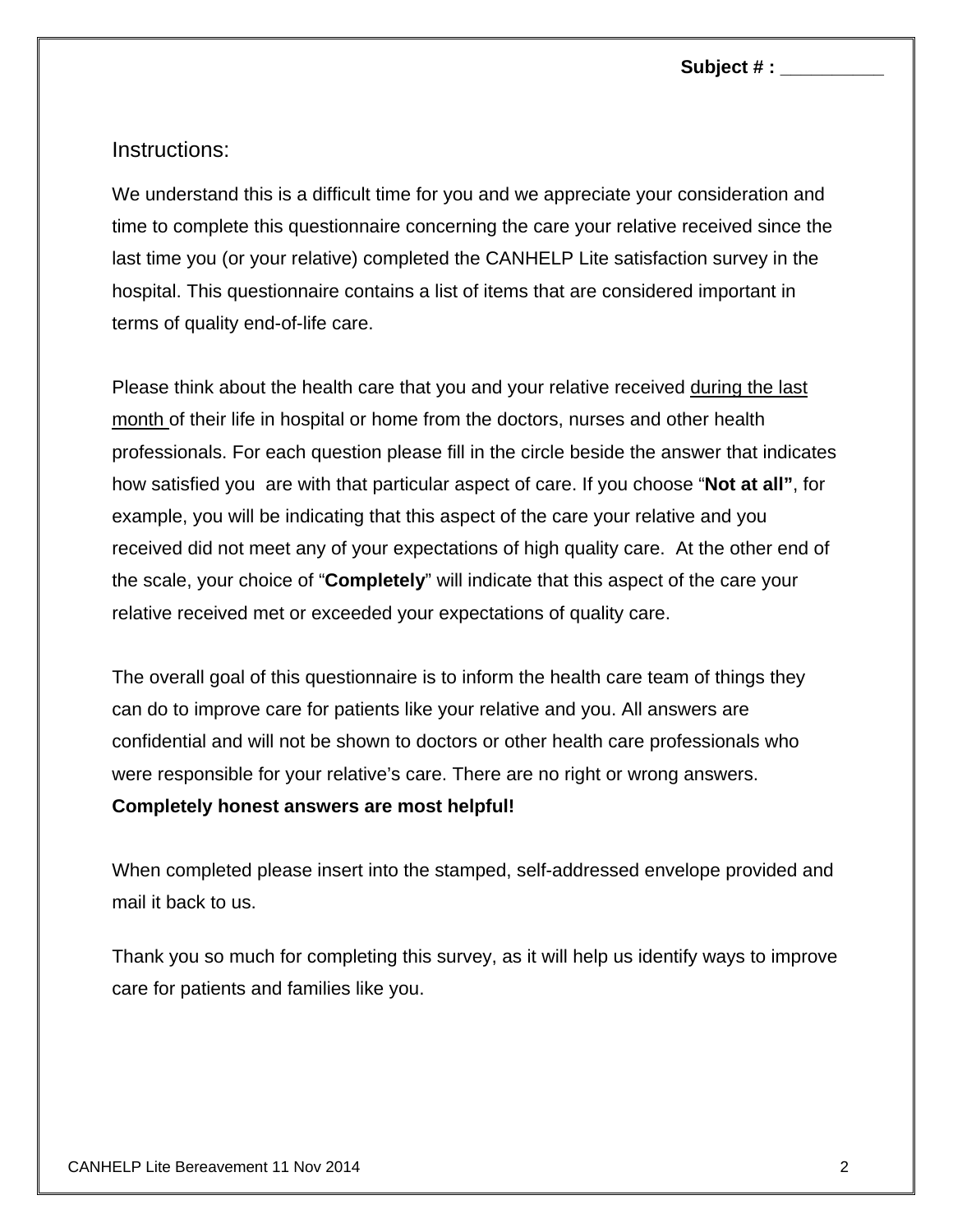## **Location of Terminal Care**

Before we begin with the formal part of the questionnaire, we would be grateful if you could provide some background information from your experience.

- 1. Where did your relative die?
	- □ Hospital Ward
	- $\Box$  Intensive Care Unit
	- □ Palliative Care Unit
	- □ Residential Hospice
	- $\Box$  Home or Retirement Home (or family member home)
	- □ Long Term/Chronic Care Facility
	- $\Box$  Other (name)

### 2. In your opinion, was this your relative's preferred location of death?

 $\Box$  Yes  $\Box$  No.

If **No**, where would your relative have preferred to die?

- **Hospital Ward**
- □ Intensive Care Unit
- **D** Palliative Care Unit
- □ Residential Hospice
- $\Box$  Home or Retirement Home (or family member home)
- **I** Long Term/Chronic Care Facility
- Other (name) \_\_\_\_\_\_\_\_\_\_\_\_\_\_\_\_\_\_\_\_\_\_\_\_\_\_
- 3. Was this your preferred location for your relative's death?

 $\Box$  Yes  $\Box$  No

If **No**, where would you have preferred your relative to die?

- □ Hospital Ward
- □ Intensive Care Unit
- □ Palliative Care Unit
- □ Residential Hospice
- $\Box$  Home or Retirement Home (or family member home)
- **D** Long Term/Chronic Care Facility
- Other (name) \_\_\_\_\_\_\_\_\_\_\_\_\_\_\_\_\_\_\_\_\_\_\_\_\_\_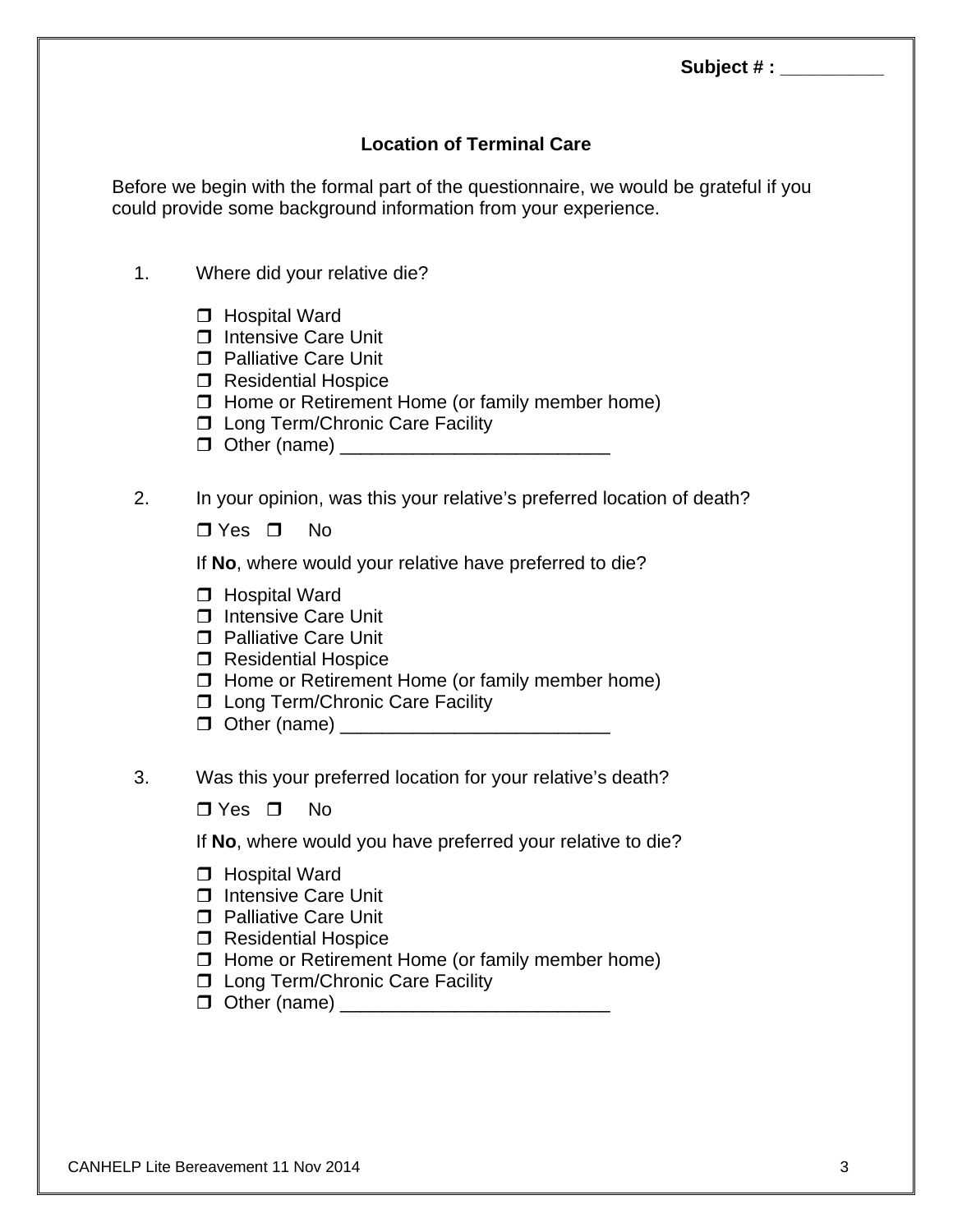**Subject # : \_\_\_\_\_\_\_\_\_\_** 

*The following questions concern the care your relative received in the last month of his or her life.* 

*For each one, please indicate the degree to which you are satisfied.* 

1. In general, how satisfied are you with the quality of care your relative received*?* 

Not At All  $\circ$  Not Very  $\circ$  Somewhat  $\circ$  Very  $\circ$  Completely  $\circ$ 

2. In general, how satisfied are you with the way you were treated by the doctors and nurses looking after your relative*?* 

Not At All  $\circ$  Not Very  $\circ$  Somewhat  $\circ$  Very  $\circ$  Completely  $\circ$ 

#### *Relationship with the Doctors*

3. How satisfied are you that the doctor(s) took a personal interest in your relative*?* 

Not At All  $\circ$  Not Very  $\circ$  Somewhat  $\circ$  Very  $\circ$  Completely  $\circ$ 

4. How satisfied are you that the doctor(s) were available when you or your relative needed them (by phone or in person)*?*

Not At All  $O$  Not Very  $O$  Somewhat  $O$  Very  $O$  Completely  $O$ 

5. How satisfied are you with the level of trust and confidence you had in the doctor(s) who looked after your relative*?*

Not At All  $\circ$  Not Very  $\circ$  Somewhat  $\circ$  Very  $\circ$  Completely  $\circ$ 

#### *Characteristics of the Doctors and Nurses*

6. How satisfied are you that the doctors, nurses, and other health care professionals who looked after your relative were compassionate and supportive of him or her?

Not At All  $O$  Not Very  $O$  Somewhat  $O$  Very  $O$  Completely  $O$ 

7. How satisfied are you that the doctors, nurses, and other health care professionals who looked after your relative were compassionate and supportive of you?

Not At All  $\circ$  Not Very  $\circ$  Somewhat  $\circ$  Very  $\circ$  Completely  $\circ$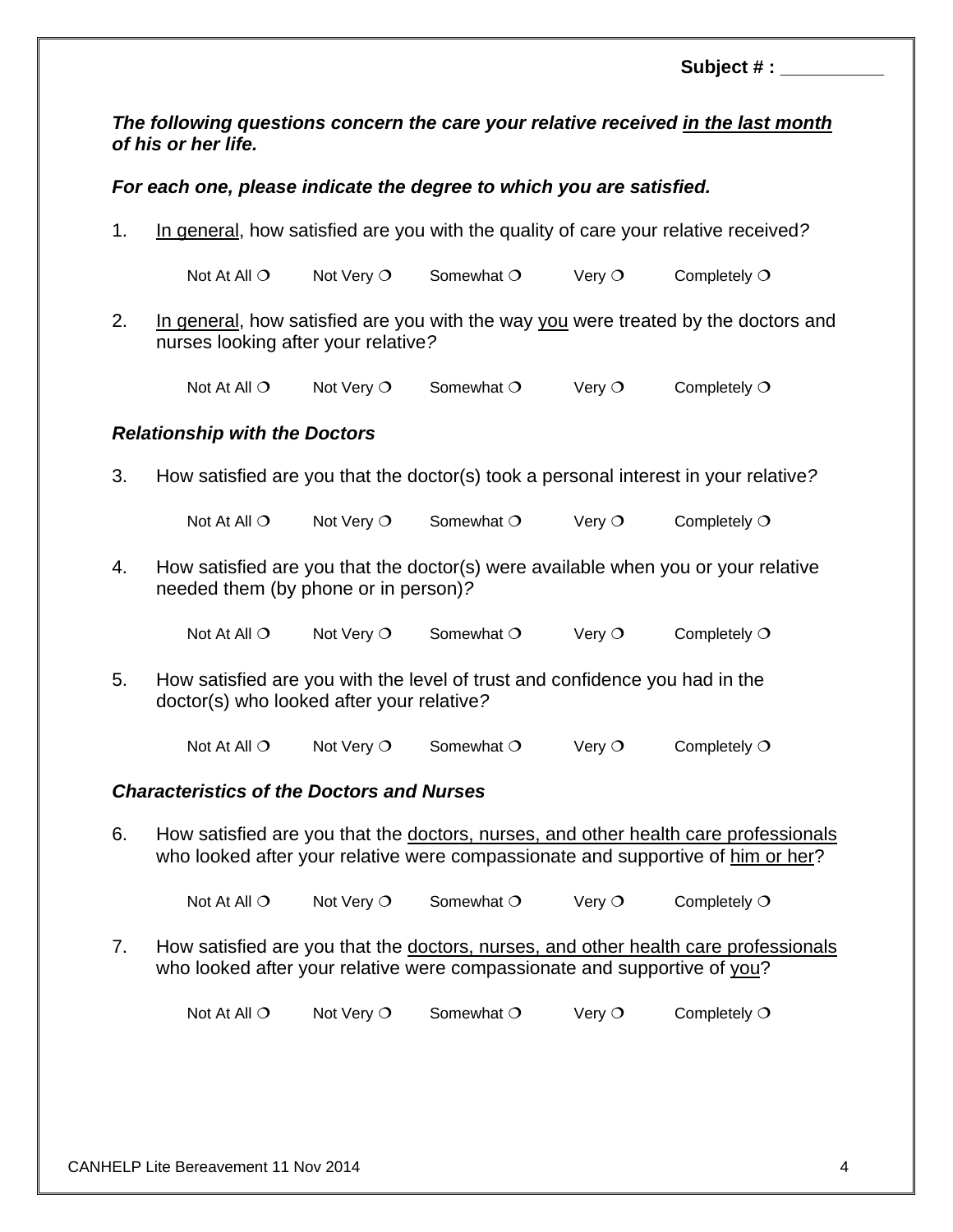|                           |                                                                                                                                                             |            |            |                 | Subject $#:$   |  |  |  |
|---------------------------|-------------------------------------------------------------------------------------------------------------------------------------------------------------|------------|------------|-----------------|----------------|--|--|--|
|                           |                                                                                                                                                             |            |            |                 |                |  |  |  |
| <b>Illness Management</b> |                                                                                                                                                             |            |            |                 |                |  |  |  |
| 8.                        | How satisfied are you with the tests that were done and the treatments that were<br>given for your relative's medical problems?                             |            |            |                 |                |  |  |  |
|                           | Not At All $\bigcirc$                                                                                                                                       | Not Very O | Somewhat O | Very $O$        | Completely $O$ |  |  |  |
| 9.                        | How satisfied are you that physical symptoms (for example: pain, shortness of<br>breath, nausea) your relative had were adequately assessed and controlled? |            |            |                 |                |  |  |  |
|                           | Not At All $\bigcirc$                                                                                                                                       | Not Very O | Somewhat O | Very $\circ$    | Completely $O$ |  |  |  |
| 10.                       | How satisfied are you that emotional problems (for example: depression, anxiety)<br>your relative had were adequately controlled?                           |            |            |                 |                |  |  |  |
|                           | Not At All $\bigcirc$                                                                                                                                       | Not Very O | Somewhat O | Very $\circ$    | Completely $O$ |  |  |  |
| 11.                       | How satisfied are you with the help your relative received with personal care (for<br>example: bathing, toileting, dressing, eating)?                       |            |            |                 |                |  |  |  |
|                           | Not At All O<br>Not Very O<br>Somewhat O<br>Completely $O$<br>Very $\circ$<br>Not Applicable <sup>O</sup>                                                   |            |            |                 |                |  |  |  |
| 12.                       | How satisfied are you that your relative received good care when you were not<br>able to be with him/ her?                                                  |            |            |                 |                |  |  |  |
|                           | Not At All $\bigcirc$                                                                                                                                       | Not Very O | Somewhat O | Very $O$        | Completely $O$ |  |  |  |
| 13.                       | How satisfied are you that health care workers worked together as a team to look<br>after your relative?                                                    |            |            |                 |                |  |  |  |
|                           | Not At All $\bigcirc$                                                                                                                                       | Not Very O | Somewhat O | Very $\bigcirc$ | Completely $O$ |  |  |  |
| 14.                       | How satisfied are you that you were able to manage the financial costs associated<br>with your relative's illness?                                          |            |            |                 |                |  |  |  |
|                           | Not At All $\bigcirc$                                                                                                                                       | Not Very O | Somewhat O | Very $O$        | Completely $O$ |  |  |  |
| 15.                       | How satisfied are you with the environment or the surroundings where your<br>relative was cared for?                                                        |            |            |                 |                |  |  |  |
|                           | Not At All O                                                                                                                                                | Not Very O | Somewhat O | Very $O$        | Completely $O$ |  |  |  |
|                           |                                                                                                                                                             |            |            |                 |                |  |  |  |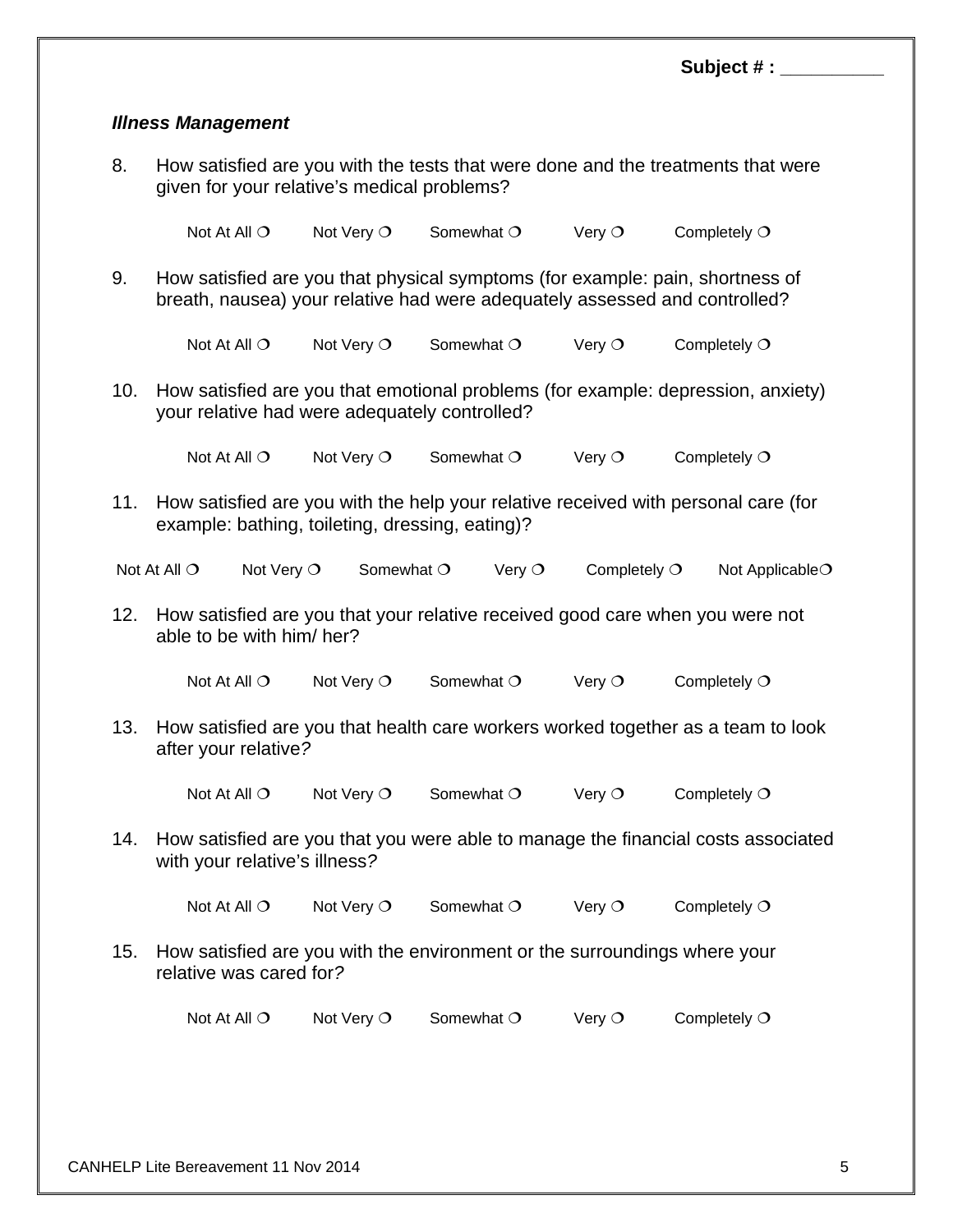|                                          |                                                                                                                                                                                                  |                     |                     |                 | Subject # :    |  |  |  |  |
|------------------------------------------|--------------------------------------------------------------------------------------------------------------------------------------------------------------------------------------------------|---------------------|---------------------|-----------------|----------------|--|--|--|--|
| 16.                                      | How satisfied are you that the care and treatment your relative received was<br>consistent with his or her wishes?                                                                               |                     |                     |                 |                |  |  |  |  |
|                                          | Not At All $\bigcirc$                                                                                                                                                                            | Not Very $\bigcirc$ | Somewhat $\bigcirc$ | Very $O$        | Completely $O$ |  |  |  |  |
| <b>Communication and Decision Making</b> |                                                                                                                                                                                                  |                     |                     |                 |                |  |  |  |  |
| 17.                                      | How satisfied are you that the doctor(s) explained things to you relating to your<br>relative's illness in an honest manner?                                                                     |                     |                     |                 |                |  |  |  |  |
|                                          | Not At All $\bigcirc$                                                                                                                                                                            | Not Very $\circ$    | Somewhat O          | Very $\bigcirc$ | Completely $O$ |  |  |  |  |
| 18.                                      | How satisfied are you that you received consistent information about your<br>relative's condition from all the doctors and nurses looking after him or her?                                      |                     |                     |                 |                |  |  |  |  |
|                                          | Not At All $\bigcirc$                                                                                                                                                                            | Not Very $\bigcirc$ | Somewhat O          | Very $\bigcirc$ | Completely $O$ |  |  |  |  |
| 19.                                      | How satisfied are you that the doctor(s) listened to what you had to say?                                                                                                                        |                     |                     |                 |                |  |  |  |  |
|                                          | Not At All $\bigcirc$                                                                                                                                                                            | Not Very $\bigcirc$ | Somewhat $\bigcirc$ | Very $\circ$    | Completely $O$ |  |  |  |  |
| 20.                                      | How satisfied are you with discussions with the doctor(s) about where your relative<br>would be cared for (in hospital, at home, or elsewhere) or when her/his condition<br>got worse?           |                     |                     |                 |                |  |  |  |  |
|                                          | Not At All $\bigcirc$                                                                                                                                                                            | Not Very O          | Somewhat $\bigcirc$ | Very $\circ$    | Completely $O$ |  |  |  |  |
| <b>Your Involvement</b>                  |                                                                                                                                                                                                  |                     |                     |                 |                |  |  |  |  |
| 21.                                      | How satisfied are you with discussions with the doctor(s) about the use of life<br>sustaining technologies (for example: CPR or cardiopulmonary resuscitation,<br>breathing machines, dialysis)? |                     |                     |                 |                |  |  |  |  |
|                                          | Not At All $\bigcirc$                                                                                                                                                                            | Not Very O          | Somewhat O          | Very $\bigcirc$ | Completely $O$ |  |  |  |  |
| 22.                                      | How satisfied are you with your role in decision-making regarding your relative's<br>medical care?                                                                                               |                     |                     |                 |                |  |  |  |  |
|                                          | Not At All $\bigcirc$                                                                                                                                                                            | Not Very O          | Somewhat O          | Very $\bigcirc$ | Completely O   |  |  |  |  |
| 23.                                      | How satisfied are you with discussions with your relative about wishes for future<br>care in the event he or she was unable to make those decisions?                                             |                     |                     |                 |                |  |  |  |  |
|                                          | Not At All $\bigcirc$                                                                                                                                                                            | Not Very O          | Somewhat O          | Very $\circ$    | Completely $O$ |  |  |  |  |
|                                          |                                                                                                                                                                                                  |                     |                     |                 |                |  |  |  |  |